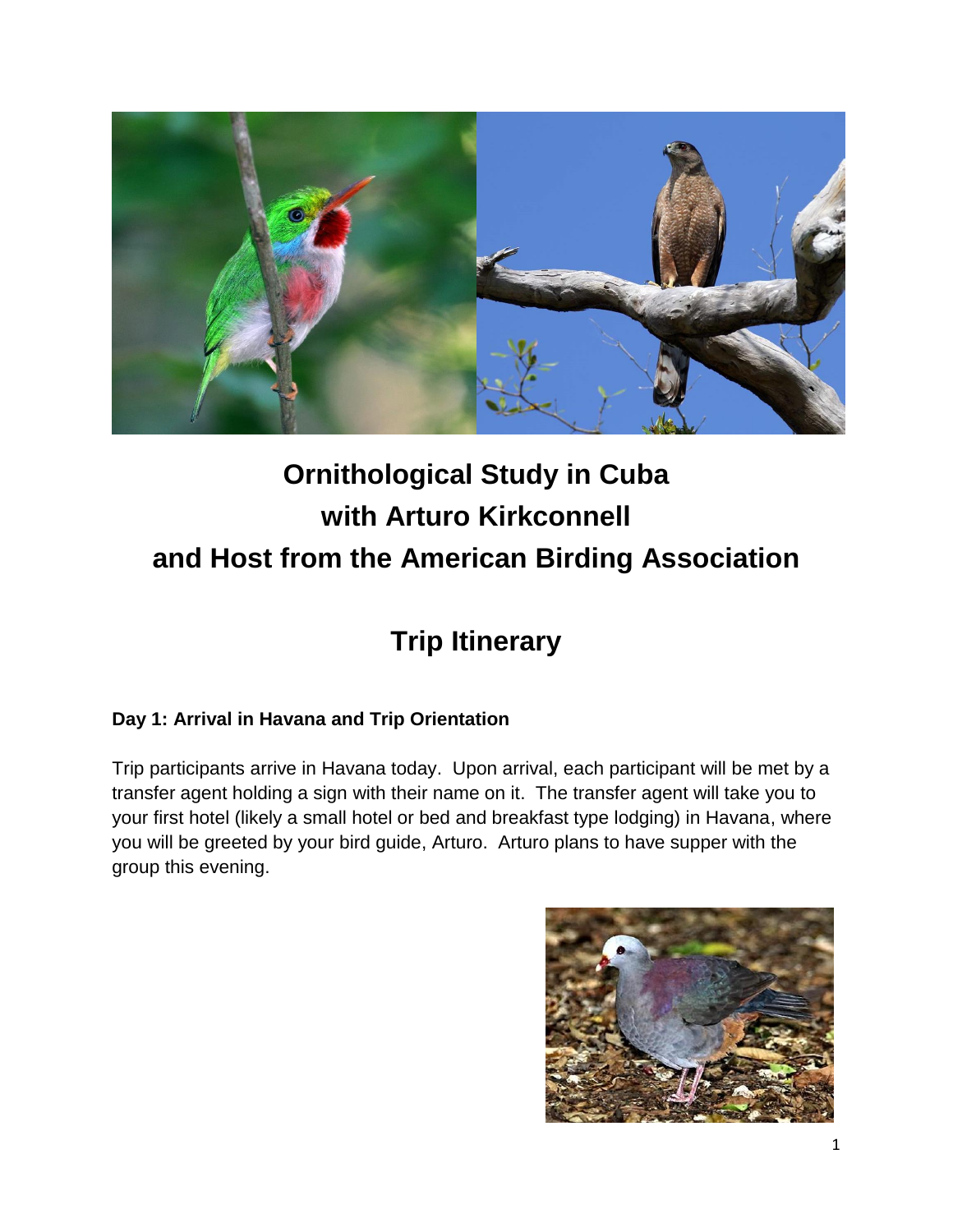#### **Day 2: AM Birding at Las Terrazas and La Guira on Way to Viñales; PM Birding Viñales**

In the morning, the group will depart for Viñales, which is a few hours away.

We will have several birding stops along the way, including Las Terrazas and La Guira. This morning, we hope to find Black-whiskered Vireo, Cuban Tody, La Sagra's Flycatcher, Cuban Pewee, Loggerhead Kingbird, Cuban Emerald, Western Spindalis, and Red-legged Honeycreeper. We will have lunch in Viñales.

By mid-day, we should reach Viñales. Viñales is a delightful small town situated in a beautiful valley with distinctive landscapes in Sierra de los Oreganos . Everyone loves the steep-sided limestone mogotes.

Later in the afternoon, we will start birding in the Viñales area. About 130 species have been reported from the area, and we will focus on Cuban Grassquit, Cuban Solitaire, Olive-capped Warbler, and a few other Cuban and Caribbean endemics that are found here.

#### **Day 3: Early AM Transfer to Zapata and Bird Rest of Day in Zapata**

After breakfast, we depart to the Zapata Peninsula.

The drive will take up most of the rest of the morning, but we will break up the drive with several brief birding stops. We will also stop for lunch on the way.

By late afternoon, we should reach the Zapata Peninsula, and we can start with some late afternoon birding here. We will spend the next three full days here birding, with an opportunity to find nearly all of Cuba's endemic bird species. Today, we will try for Zapata Wren, Zapata Sparrow, Red-shouldered Blackbird, and Yellow-throated Warbler.

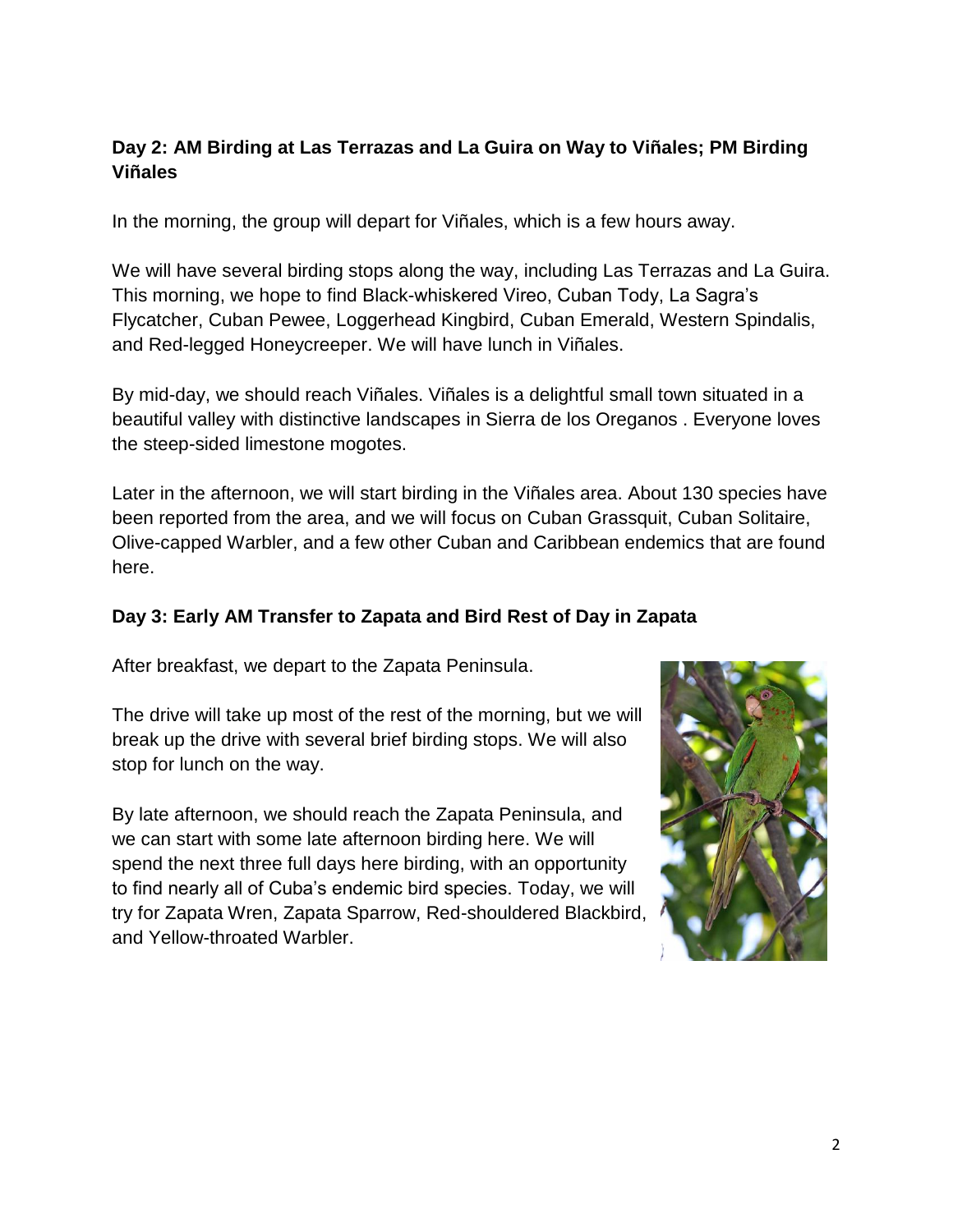

The Zapata Peninsula is, undoubtedly, the best birding area in Cuba, and possibly the entire Caribbean region. It supports all but three of Cuba's 23 avian endemics. The area has had over 260 bird species reported. This is a great place to find many native species besides the endemics, both winter residents and transients along with several summer and spring visitors (which breed in Cuba but return south in fall).

We will overnight in Zapata tonight and the following four nights.

#### **Day 4: Great Start for Zapata: Full Day Birding Bermeja**

We will have breakfast early, and then we depart for Bermeja for some of the best morning birding so far on the trip.

Bermeja is a wildlife refuge with national significance. It is an open area with Cuban Royal Palms, other trees, bushes and shrubbery. It is a short drive north of Playa Girón. This is the best place to look for Fernandina's Flicker, Cuba's two endemic owls, Cuban Nightjar, Bee Hummingbird, Cuban Parakeet, Cuban Trogon, and Cuban Tody. We hope to find all four quail-dove species here, and the two rarer species are frequently encountered here. This is also a good place to find many Nearctic warblers.

After a great morning of birding, we will have lunch with a nice break in the hot part of the middle of the day.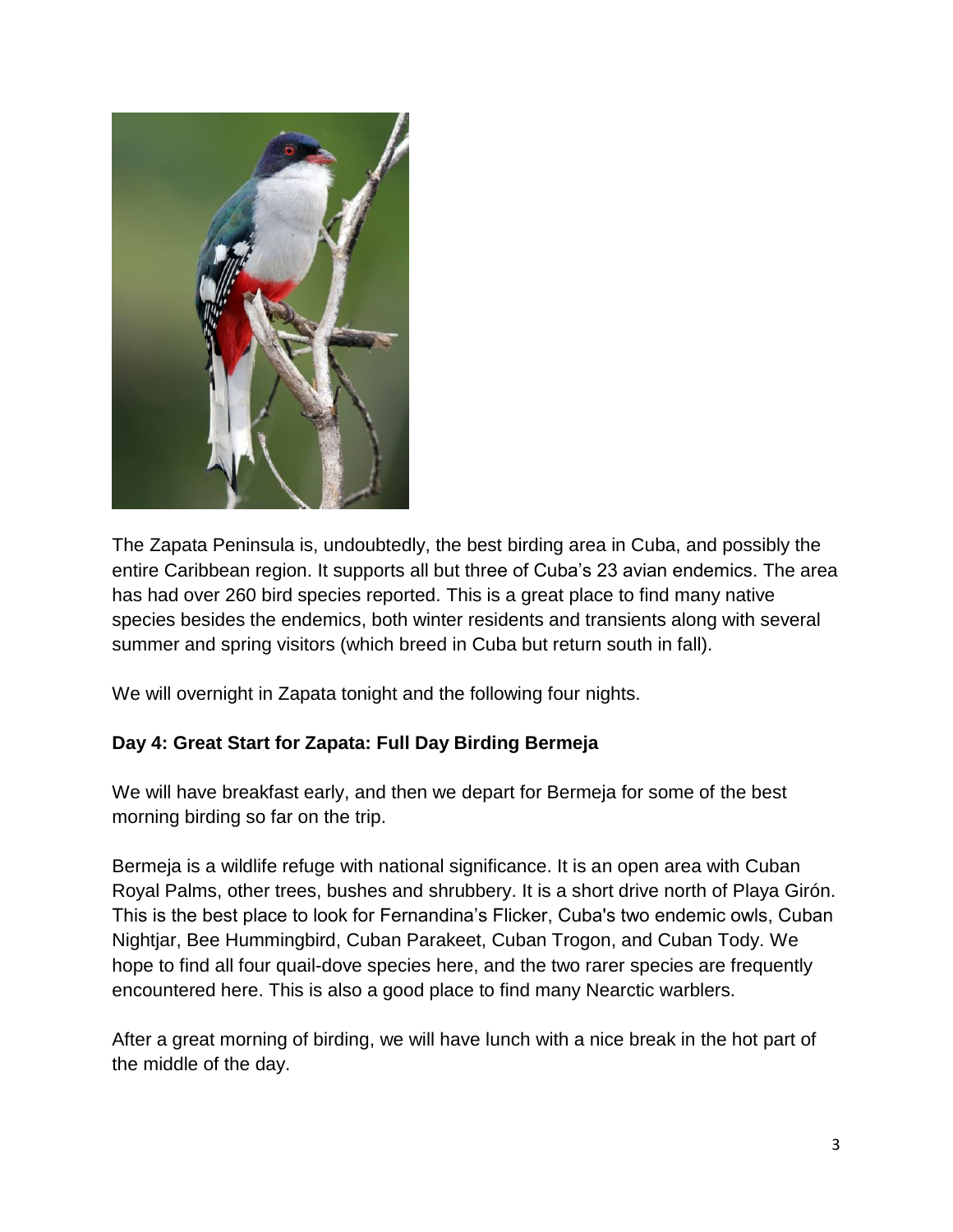In the afternoon, we will continue to bird the Bermeja area.

Tonight, we are back at our nice hotel in Zapata.

#### **Day 5: Full Day Birding in Zapata: AM Marsh Habitat at La Turba; PM Continue Birding in the Area**

We will again have an early breakfast to support a full morning of birding. We will focus birding this morning on marsh habitat at La Turba. We will be looking for Zapata Wren, Zapata Sparrow, and Red-shouldered Blackbird.

Lunch today depends upon our exact birding plans, but we will likely have lunch back at the hotel.

After lunch, we will focus on any species we may have missed in the marshy area, or we may begin to focus on new species in the greater Zapata area later in the afternoon when it cools down.



We will likely get back to the lodging a bit later today to support late afternoon birding.

Tonight, we are back at our nice hotel in Zapata.

#### **Day 6: Zapata Birding Continues at La Salina in AM; Likely Late Afternoon Back at Bermeja**

We will again have breakfast early, and then travel to nearby La Salina for morning birding.

La Salina has ideal feeding conditions for many waterbirds (flamingos, egrets, ducks, shorebirds) that come to feast on the fishes, crustaceans, and other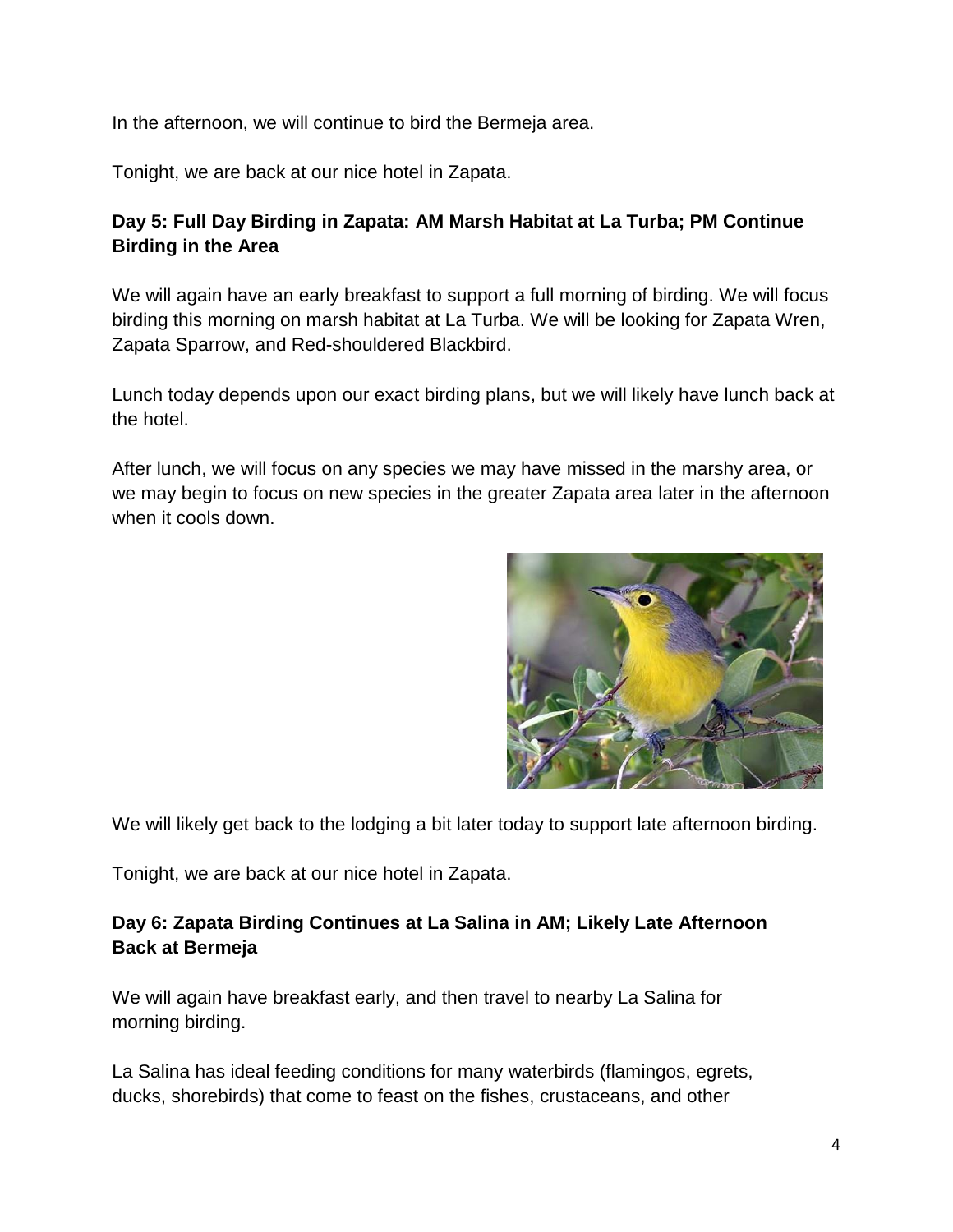invertebrates. We will be looking for Cuban Black Hawk, Mangrove Warbler, Northern Crested Caracara, Cuban Martin, Cuban Bullfinch, American Flamingo, and maybe a Clapper Rail.

We will break for lunch during the heat of the day.

After lunch, we will travel back to Bermeja and focus our bird-finding on any species we may have missed. We will be primarily focused on finding any endemic species we have not yet found, and everyone will enjoy getting better views of some of the birds that have been seen over the previous days.



Tonight is our last evening in Zapata.

#### **Day 7: AM Birding in Zapata (as needed); PM Off to Camagüey**

We should have some time for some final birding in the Zapata area (if we are still missing any species more likely to be found here). However, we anticipate a long drive today to reach Camagüey (about five hours with no birding); so, an early start for Camagüey may be the best plan.

Based on the good judgment of our expert local guide, we may try a bit more birding in Zapata before leaving.

We may take a few hours to try several sites today in the Zapata area that are more reliable for some of the species we may have missed, and/or we may just try to squeeze in birding at one more site in the area.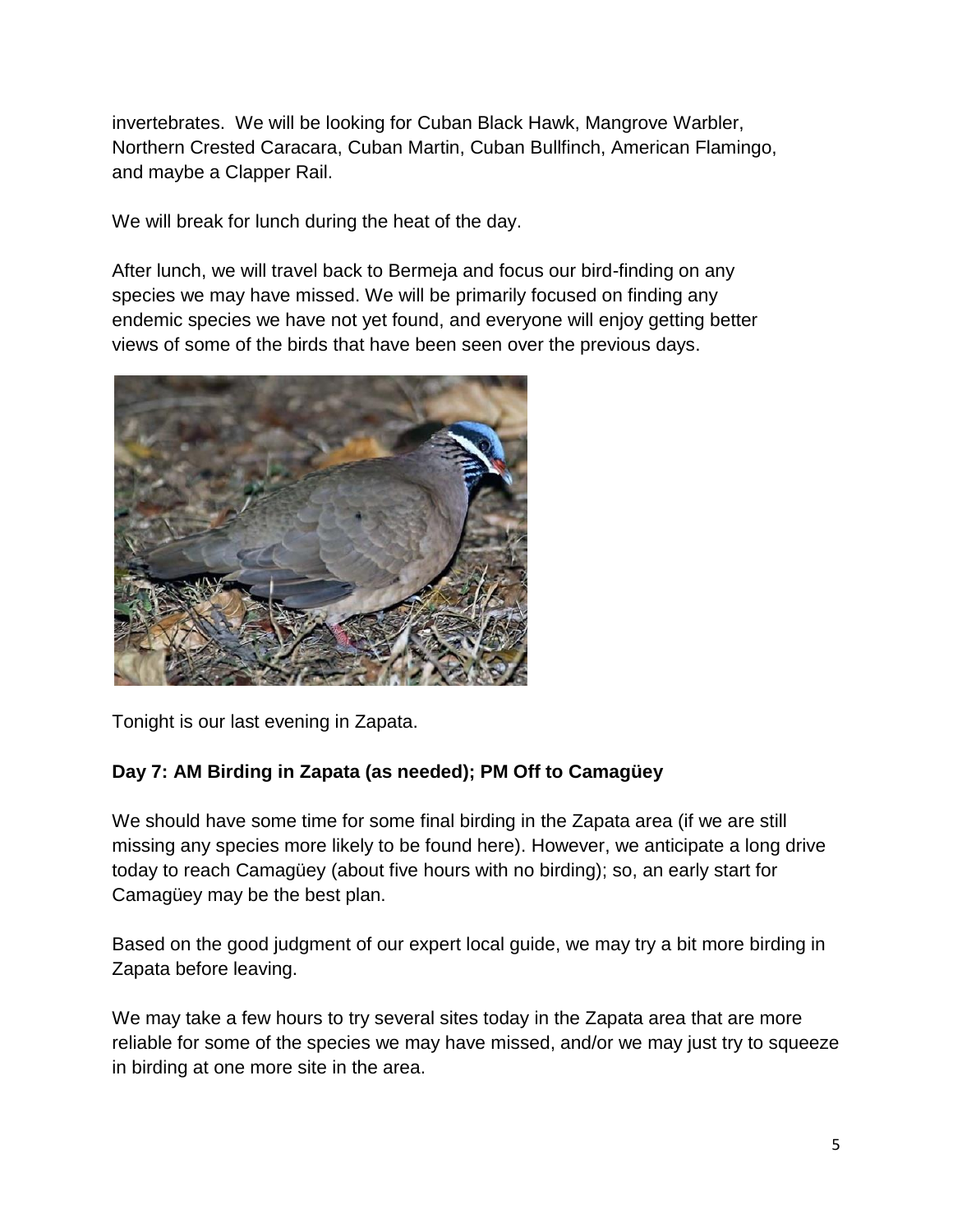- We may take another try at La Salina, though this will require an early start. There are a number of key species here.
- We may have time in the late morning for a trip to the Hatiguanico River and/or another destination before it gets hot at mid-day. However, it may make more sense to get on the way to Camagüey. Arturo will have the best plan, as makes sense for bird finding.

At mid-day (or perhaps before), we will have a box lunch and likely start the drive to Camagüey.

The group will stop a few times throughout the afternoon for birding (likely limited) and brief rest stops.

We will reach Camagüey in the evening and spend the night there.

### **Day 8: AM Birding Najasa; PM Birding Cayo Coco**

Another early breakfast will be in order to support birding at Najasa, just over one hour away.

Everyone will enjoy a good morning of birding at Najasa. This is a protected area of open country with many palm groves and with a mixture of semi-deciduous woods in the foothills at lower elevations. About 120 species of birds have been reported here, and we will focus on finding Plain Pigeon, Cuban Parakeet, Rose-throated Parrot, Barelegged Owl, Cuban Pygmy-Owl, Cuban Palm Crow, three species of woodpeckers (Cuban Green Woodpecker, West Indian Woodpecker, and Fernandina's Flicker), and Giant Kingbird.

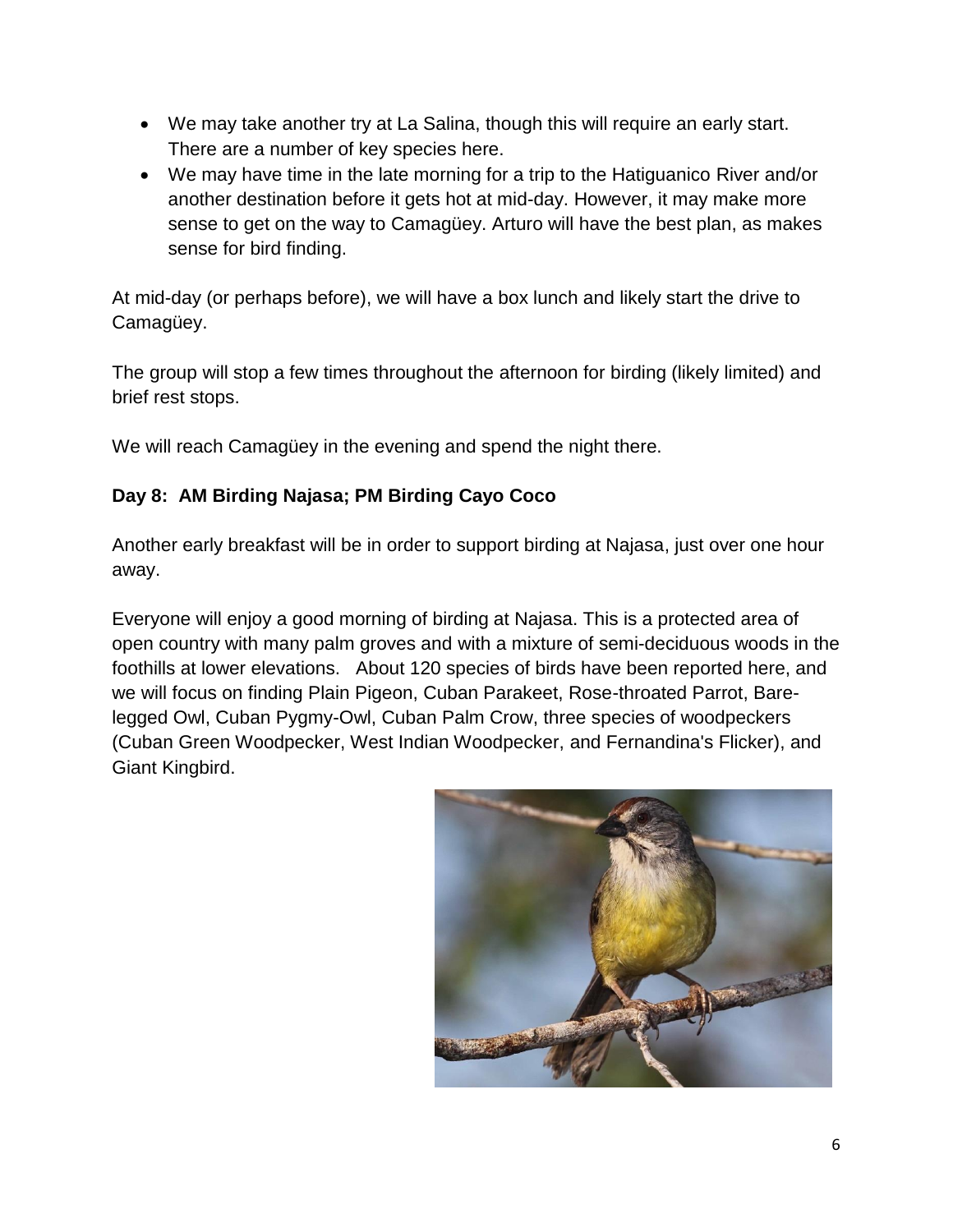Once it warms up and becomes nearly too hot for birding, we will continue our travel on to Cayo Coco. We will have lunch along the way there.

Most of the afternoon will be spent birding Cayo Coco. Cayo Coco is the secondlargest cay in Cuba (recently connected to the mainland by a rock-filled road). It is located an hour's drive northwest of Morón. The area is mostly covered by semideciduous forest and also has a good mix of other habitats to support birding. Besides the forest area, we will be birding mangroves, coastal scrub, patches of grass, and lagoons. A total of over 200 species have been reported here, including many Cuban rarities. We will add several new birds to the trip list, including Cuban Gnatcatcher, a race of Zapata Sparrow, and Oriente Warbler. We should also find Western Spindalis and Cuban Bullfinch. There are many waders here. All birders will enjoy the large group of American Flamingo. In fall, Merlin and Peregrine Falcon are reliable, and Piping Plover is a winter resident on these keys.



We will spend our first of two nights in Cayo Coco.

#### **Day 9: AM Birding Cayo Paredón Grande; PM Birding Cayo Guillermo**

We will have a later breakfast than usual, but we will have a full morning of birding at Paredón Grande.

Cayo Paredón Grande will become recognizable in the distance shortly after we start our morning drive, as you will see its black-and-yellow-painted lighthouse. The main habitat here is sandy coastal vegetation and mangroves. Well over 100 bird species have been reported in the area, including Thick-billed Vireo (of the recently described endemic subspecies *cubensis*) and Bahama Mockingbird (a difficult-to-find bird in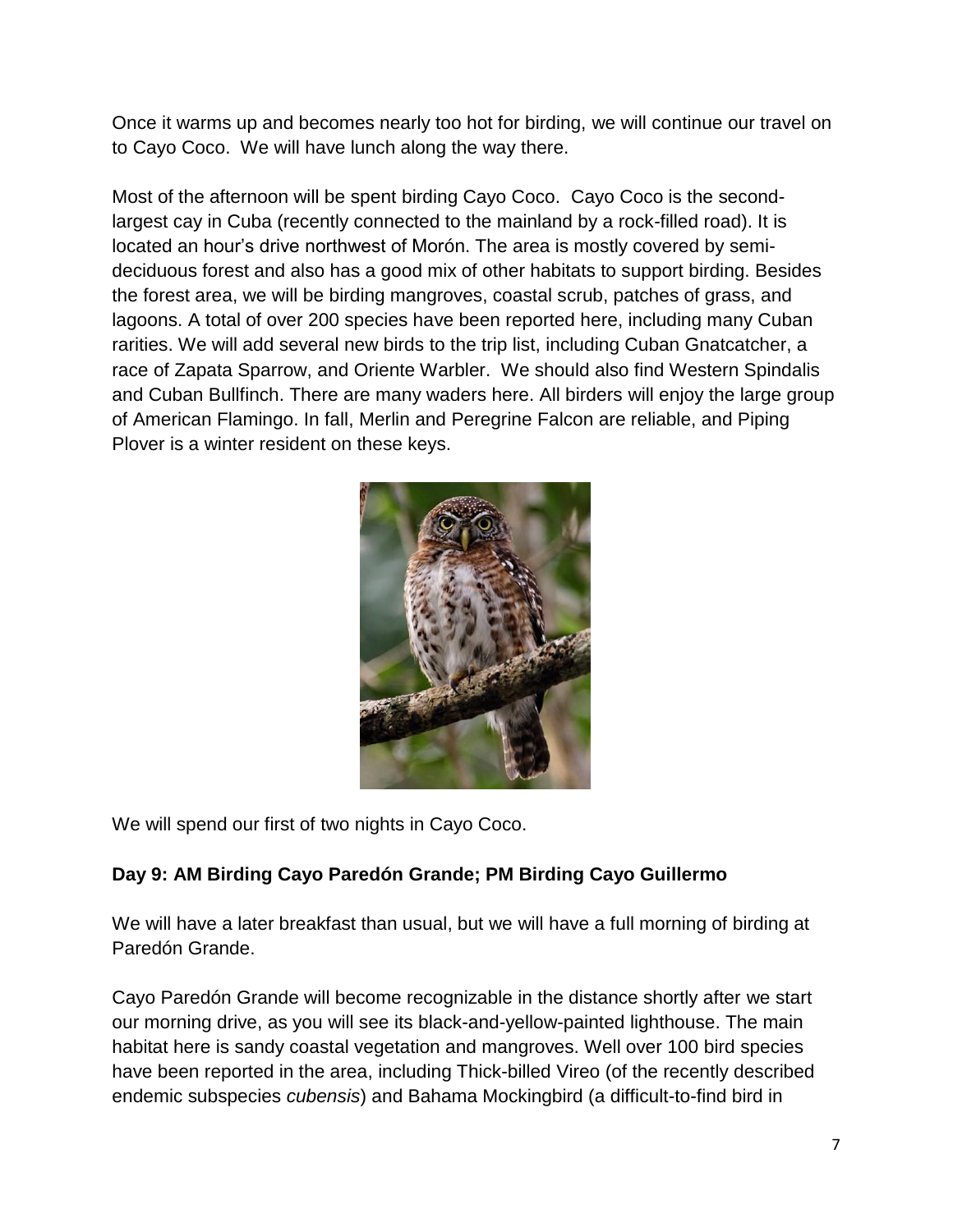Cuba). If we are birding here during fall migration, the lighthouse is an excellent spot for finding North American warblers. It is also an excellent area to find Mangrove Cuckoo, Cuban Gnatcatcher, and Oriente Warbler.

In the hot part of the day, we will have lunch and then depart for Cayo Guillermo for late-afternoon birding.

Cayo Guillermo is situated less than an hour northwest of Cayo Coco. This is a sandy key with xerophitic vegetation and lots of palms. This will be our best opportunity to find Bahama Mockingbird, and this is a nice place to wrap up our birding in the area.



We will spend our second night in Cayo Coco.

#### **Day 10: AM Coastal Birding; Most Day Driving with Few Birding Stops to Havana**

Today, we will focus on any species we may have missed. Though we will spend most of the day driving to Havana, we will have a final morning to bird any sites in the Cayo Coco area. We will also have a chance for some coastal birding stops on the way to Havana as well, especially in the morning and the late afternoon. You can count on the expertise of your premier local guides to slip in any additional birding, which may yield a look (or a better look) at any species we may have missed thus far.

We should reach Havana by the later afternoon, and we will have a final supper together at a nice restaurant there.

Tonight, we spend our final night in Cuba back in Havana.